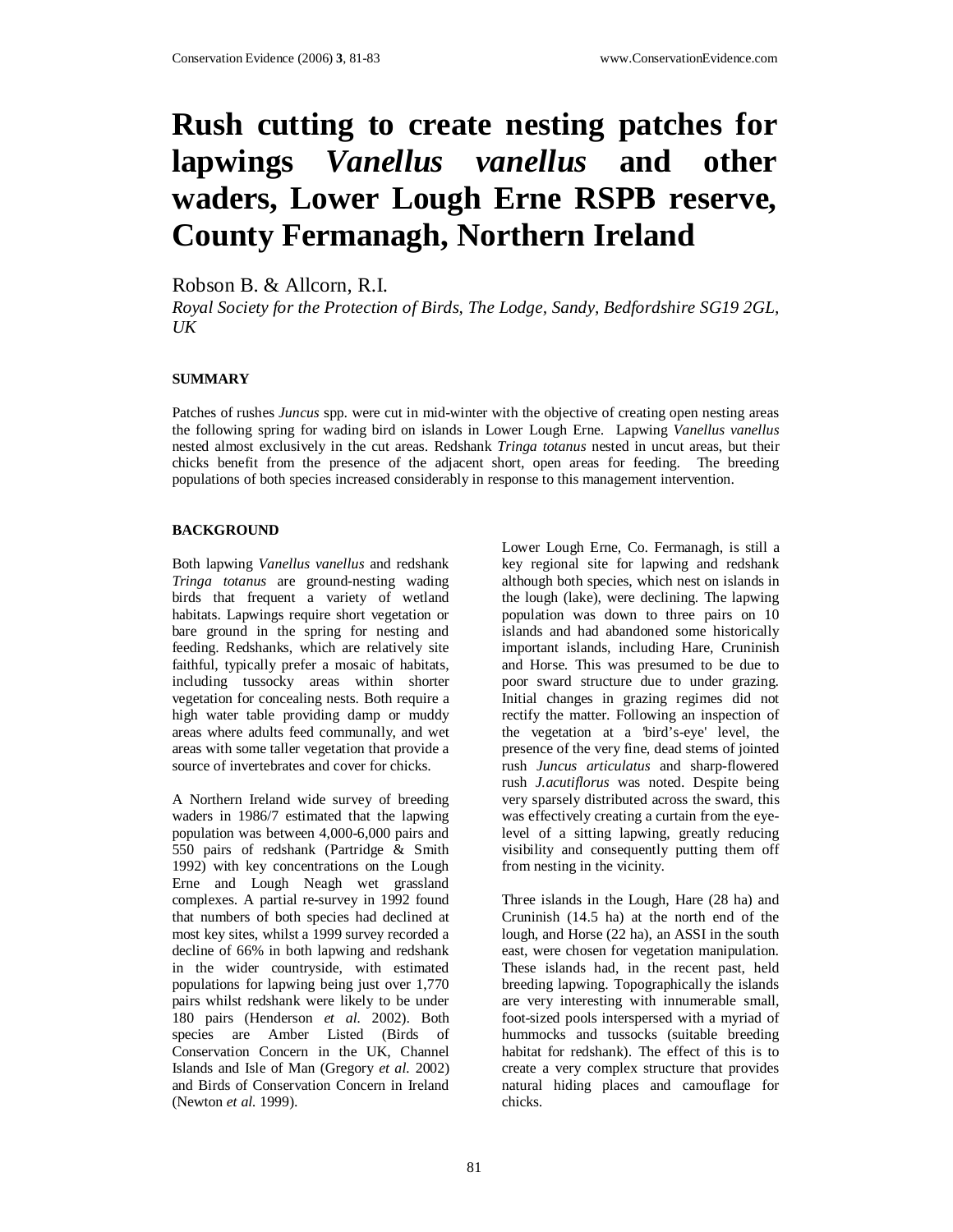## **ACTION**

*Juncus* **management:** The plan was to remove the rush *Juncus* stems from small areas on the islands and see what affect this would have. The work is very quick and easy as it simply involved the strimming of the dead stems of the previous season's growth of *J. acutiflorus* and *J. articulatus* in order to maximise the 'view' of a sitting or incubating lapwing. This did not involve cutting tussocks or stands of soft rush *J. effusus*. The basic management was:

Cutting was undertaken in January and February, aiming to complete this before the birds returned to territories in early March. Cutting was once attempted in December but due to the mild Irish climate in which vegetation continues to grow during the winter, the sward was slightly too long for breeding birds the following season.

A brush-cutter, with a nylon line, was used to obliterate standing dead stems of the sharpflowered and jointed rush. A metal blade or 'Poly-cut' will not create the desired effect. No attempt is made to gather the cut material as it is too tiny and intensively resource demanding.

Cut patches vary in size and shape. The first ever was 30 m wide by 150 m long running down to the lough shore. More often, they are now mosaics of short mown 'lawns' with stands of longer vegetation around wet flushes where present. They are judged by eye and an attempt to see things from the bird's perspective. Longer patches are left for cover and as havens for invertebrates. Slopes maximise the view of the sitting birds so these are targeted, achieving more 'view' for the time spent strimming.

**Scrub removal:** Ongoing management for breeding wading birds at this site also includes scrub removal, mostly alder *Alnus glutinosa* and gorse *Ulex europaeus*, to create new open areas or re-create areas suitable for colonisation by early successional vegetation.

**Predator removal:** Predator control has been undertaken since 2000 with any foxes *Vulpes vulpes* present on the islands in January or February being removed before birds begin to nest.

#### **CONSEQUENCES**

**Wader response to management:** The outcome of this unique management initiative is very encouraging. Both lapwing and redshank numbers have increased dramatically (Fig. 1) following patch cutting, with lapwings nesting almost exclusively in the cut areas. Redshank nest in the denser, uncut areas but the chicks benefit from the presence of the adjacent short, open areas for feeding. It is now possible to see large numbers of alarmcalling adult lapwing, redshank and curlew *Numenius arquata* in June and many chicks of all species, including common snipe *Gallinago gallinago*, are visible foraging in the open areas. Lower Lough Erne Islands now support nearly a third of Northern Ireland's breeding redshank.



**Figure 1**. Numbers of breeding lapwing and redshank on the three islands at Lower Lough Erne where rush management has been undertaken.

There are now very high densities of breeding lapwing and redshank concentrated in relatively small areas of each island. This raises concerns about trampling as the key to managing a suitably high livestock grazing density over the course of the season is early grazing. Weather in the region is difficult to predict and can remain very bad (wet and windy) for long periods. Consequently farmers are not willing to push stock to eat all that management prefers and stock may be taken off before the job is done. Electric fencing can be used to exclude cattle from the nesting areas whilst the birds are sitting, then allowing the cattle to roam freely following hatching.